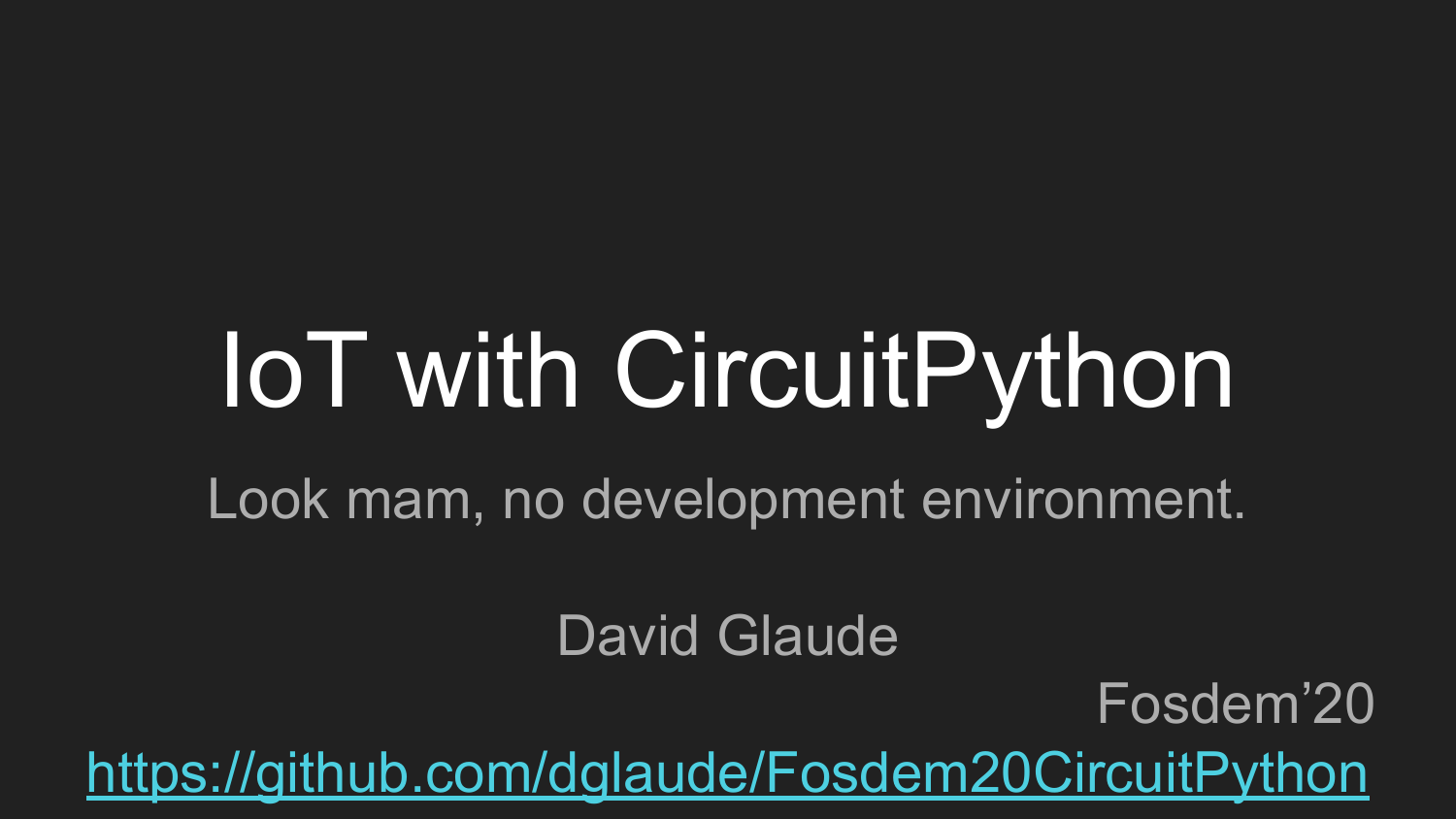#### Partial disclosure

# Not related to my job

# (so I will not disclose)

# Not affiliated with Adafruit

(but I have stickers for you)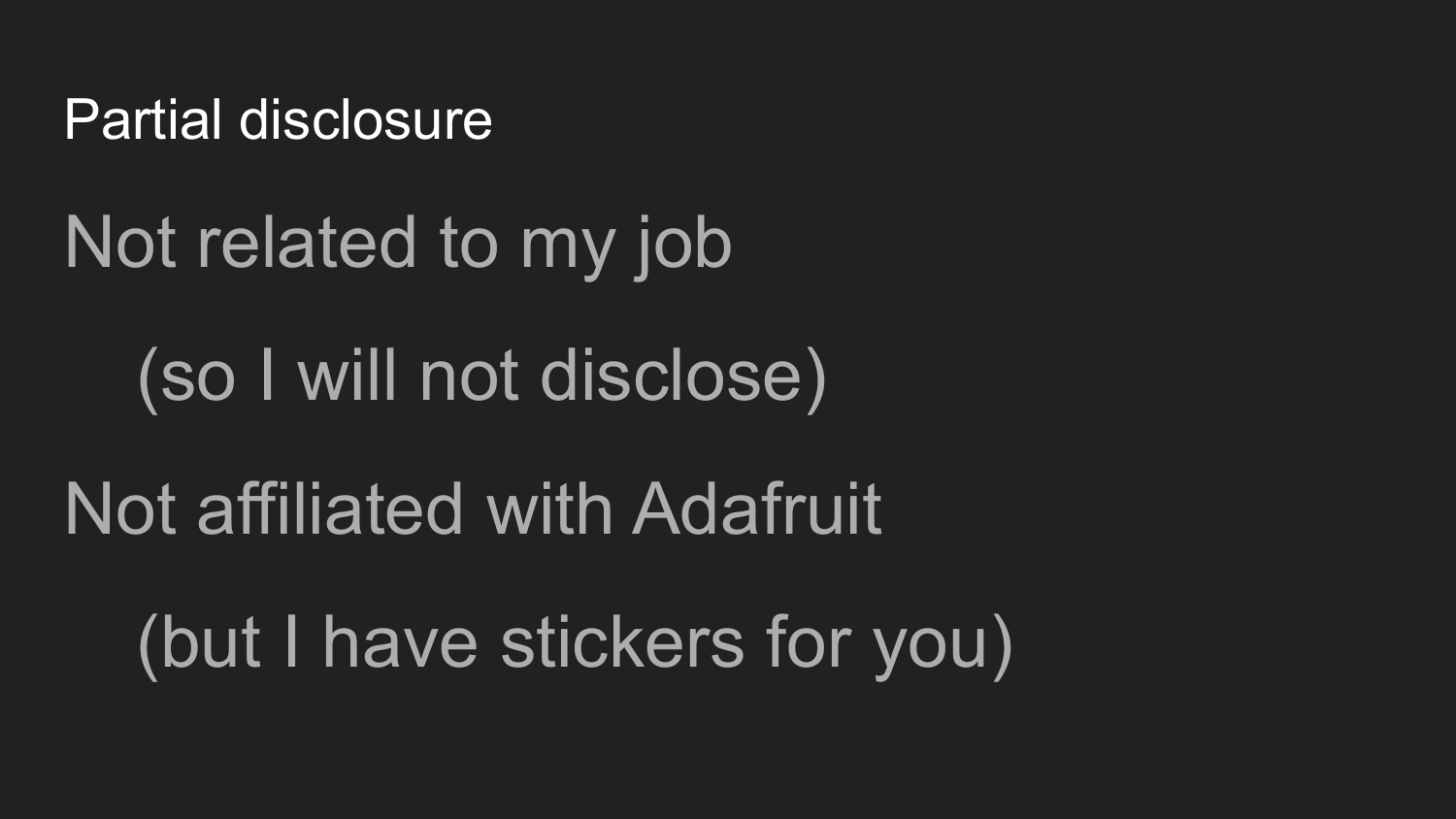#### What is CircuitPython

CircuitPython is a fork of MicroPython

MicroPython is a re-implementation of Python 3 language optimised for MicroProcessor

MicroPython Damien George was initially working on STM32F405RG (M4)

PyBoard, KickStarter for ESP8266, micro:bit, PyBoard-D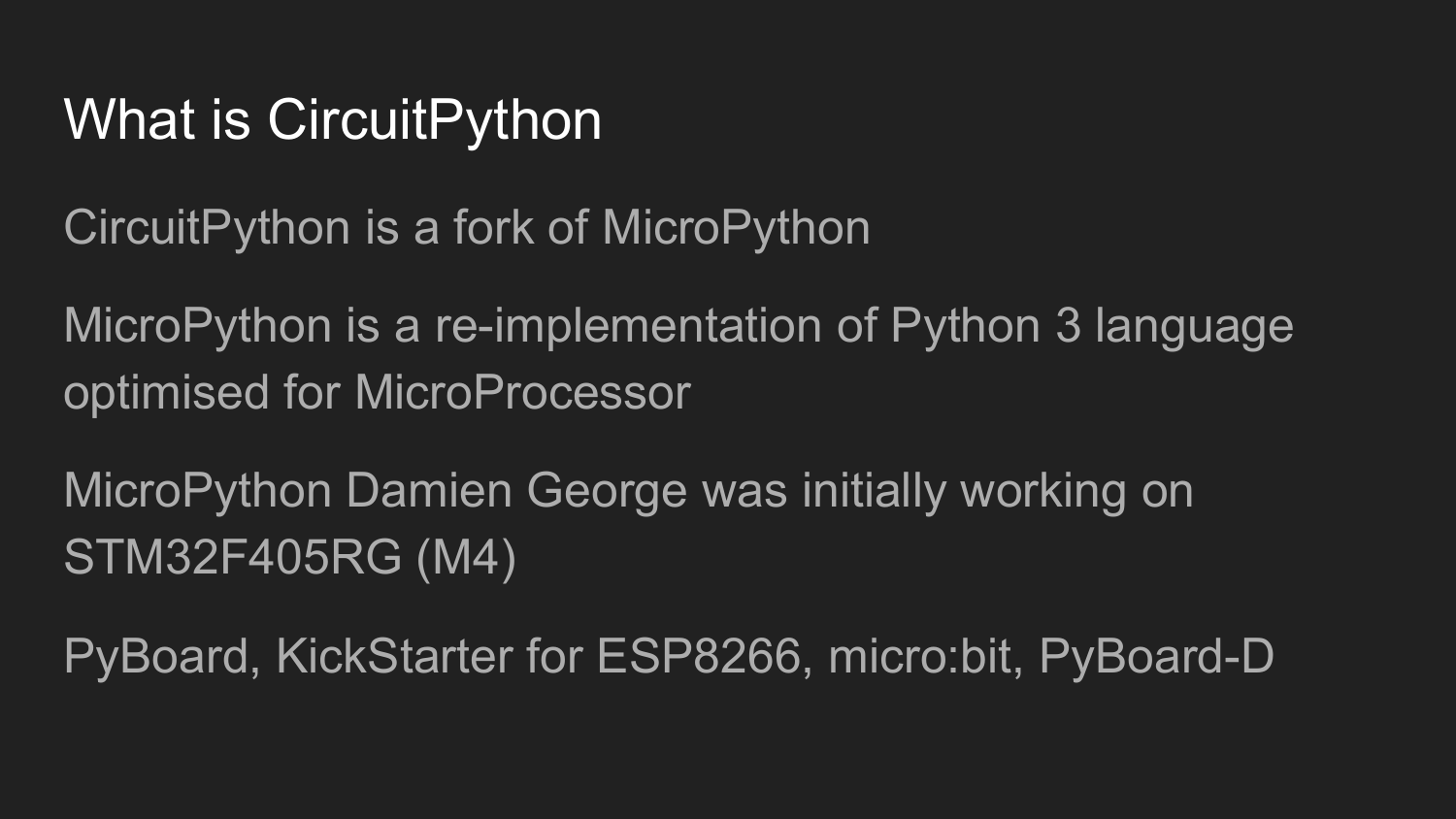#### CircuitPython vs MicroPython

\*\*CircuitPython vs MicroPython\*\*

Be aware as of 11/2016 the master branch of Adafruit's MicroPython GitHub repository has a new API which is not directly compatible with other MicroPython libraries.

- Different hardware support with some overlap (STM32)

- MicroPython support interrupt, asynchronous / uLibrary

- CircuitPython has multilingual error

- Different Wifi offloading board and different BLE API (both low level)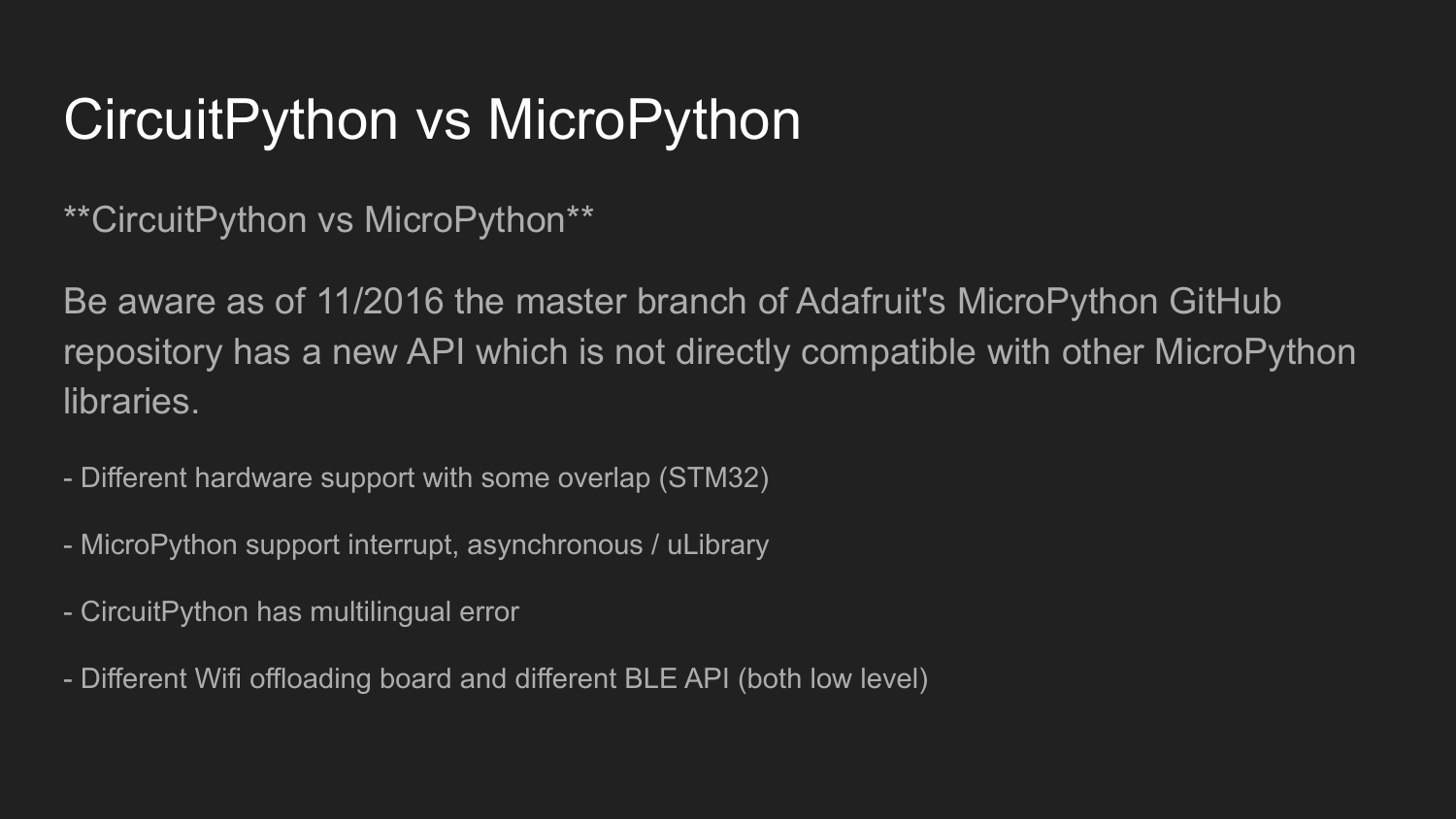#### CircuitPython 1.0.0

JULY 19, 2017

<https://blog.adafruit.com/2017/07/19/circuitpython-1-0-0/>

Based on MicroPython 1.8.7.

Support Atmel SAMD21 (aka M0) and ESP8266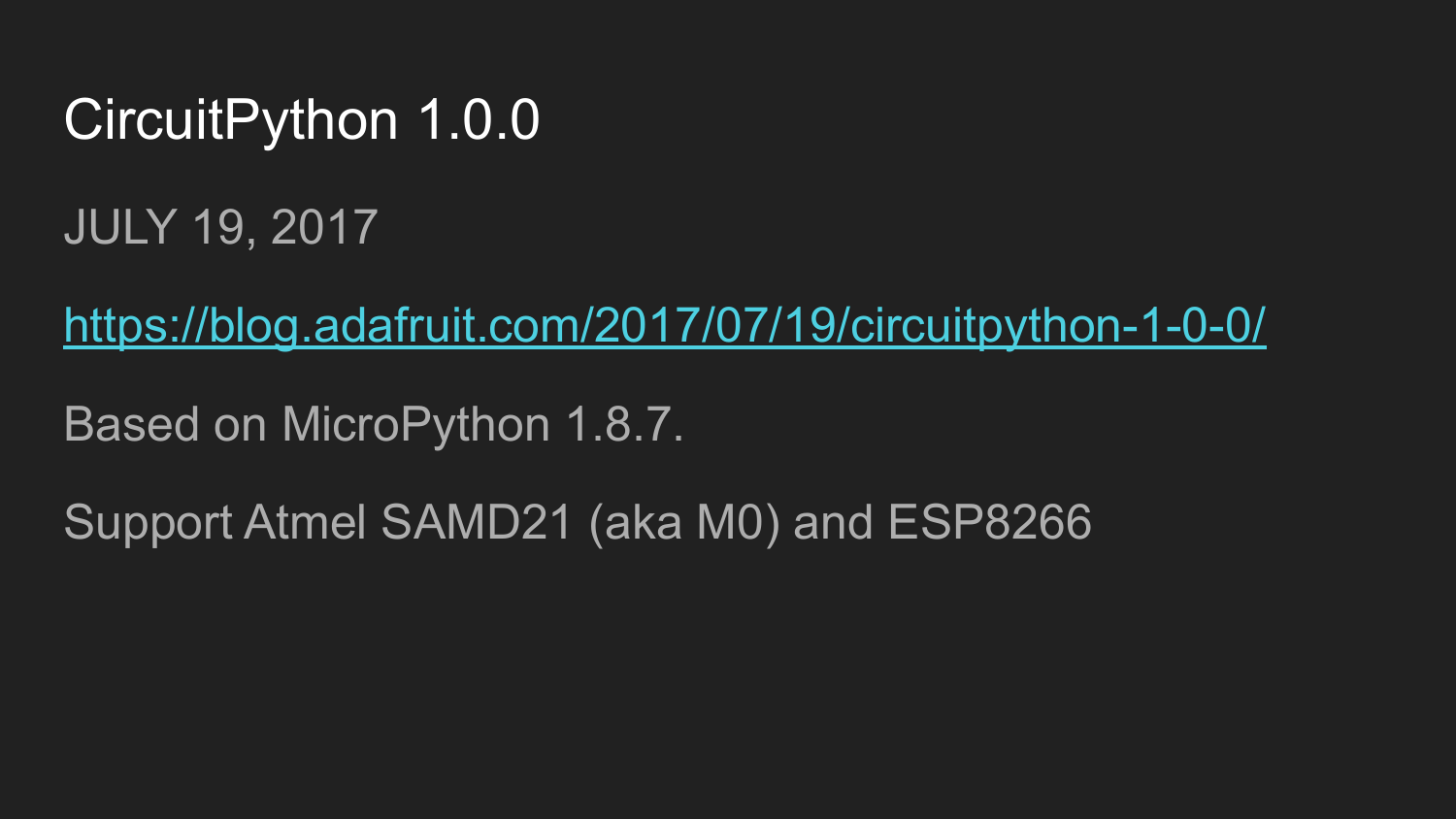#### CircuitPython 2.0.0

#### SEPTEMBER 12, 2017

<https://blog.adafruit.com/2017/09/12/circuitpython-2-0-0/>

Based on MicroPython 1.9.2.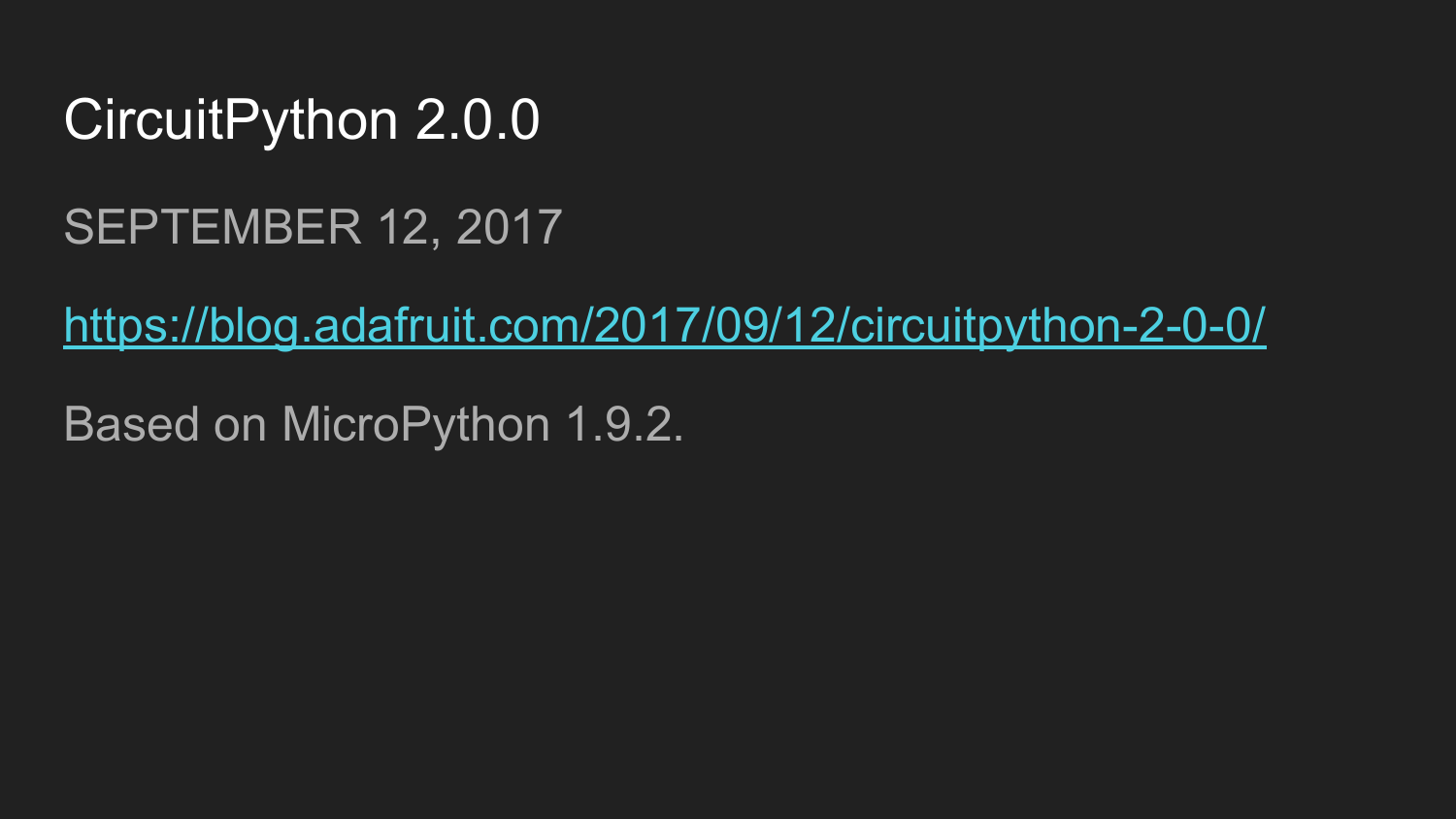#### CircuitPython 3.0.0

JULY 9, 2018

[https://blog.adafruit.com/2018/07/09/circuitpython-3-0-0-relea](https://blog.adafruit.com/2018/07/09/circuitpython-3-0-0-released-adafruit-circuitpython/) [sed-adafruit-circuitpython/](https://blog.adafruit.com/2018/07/09/circuitpython-3-0-0-released-adafruit-circuitpython/)

Support for the SAMD51 (aka M4)

Based on MicroPython 1.9.3.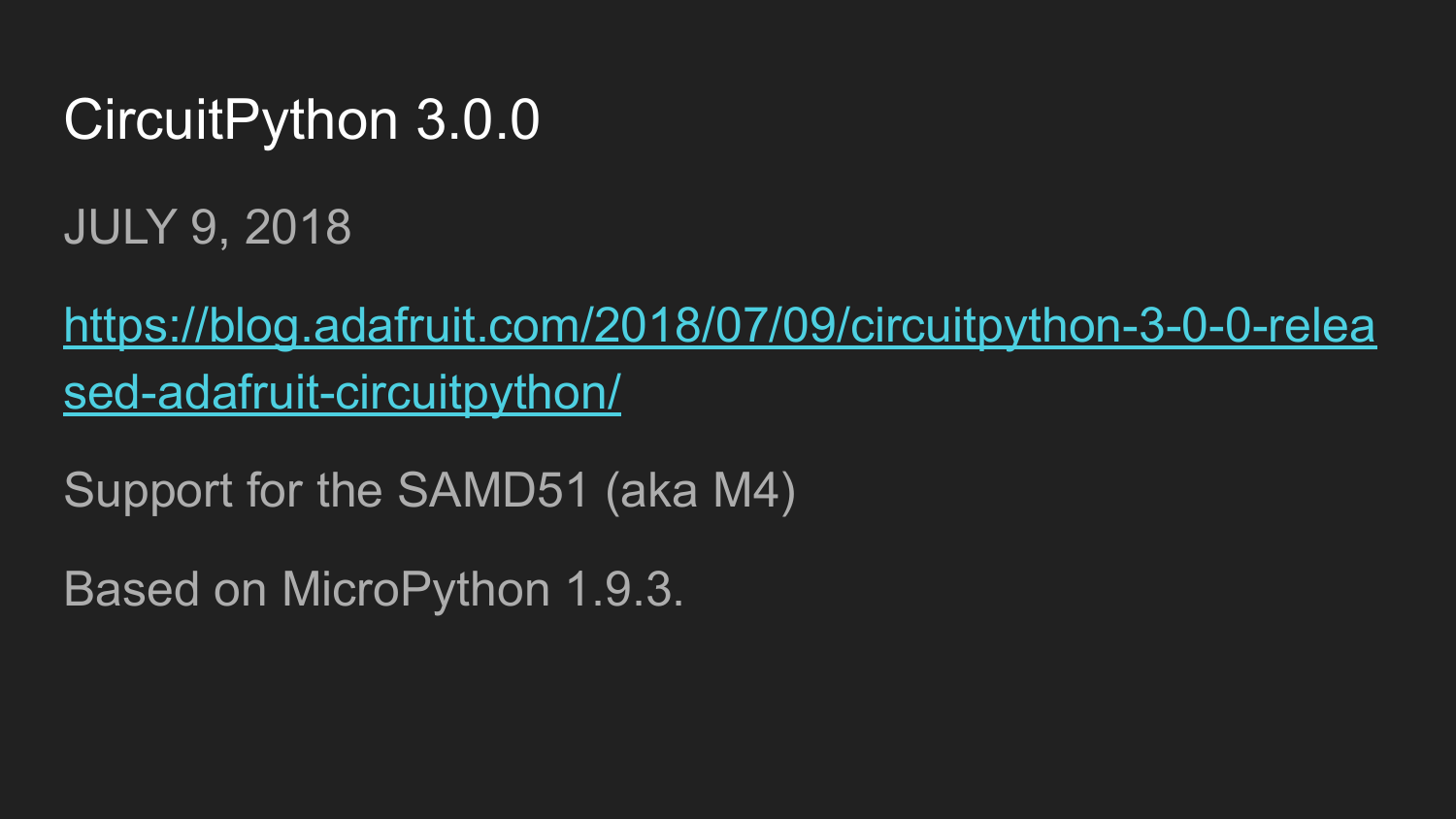#### CircuitPython 4.0.0

MAY 20, 2019

<https://blog.adafruit.com/2019/05/20/circuitpython-4-0-0-released/>

Remove ESP8266 support

Support Nordic nRF52840

Add bleio and Displayio replace framebuffer

Based on MicroPython 1.9.4 @25ae98f.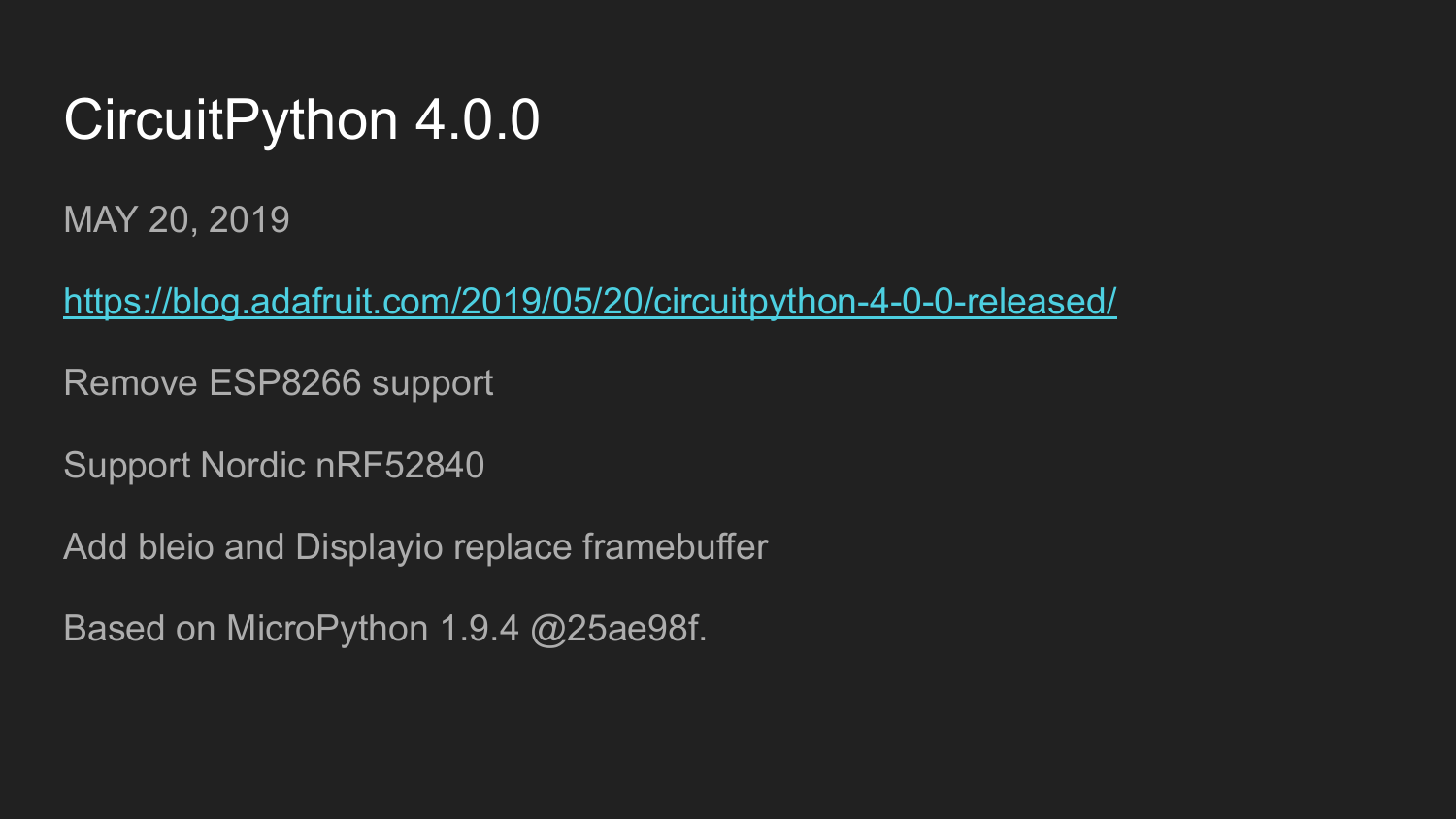#### CircuitPython 5.0.0

SOON

https://blog.adafruit.com/2020/01/21/circuitpython-5-0-0-beta-4-release-adafruit-circuitpython/

Support for STM32F4, iMX RT10xx and Sony Spresense microcontrollers

Better BLE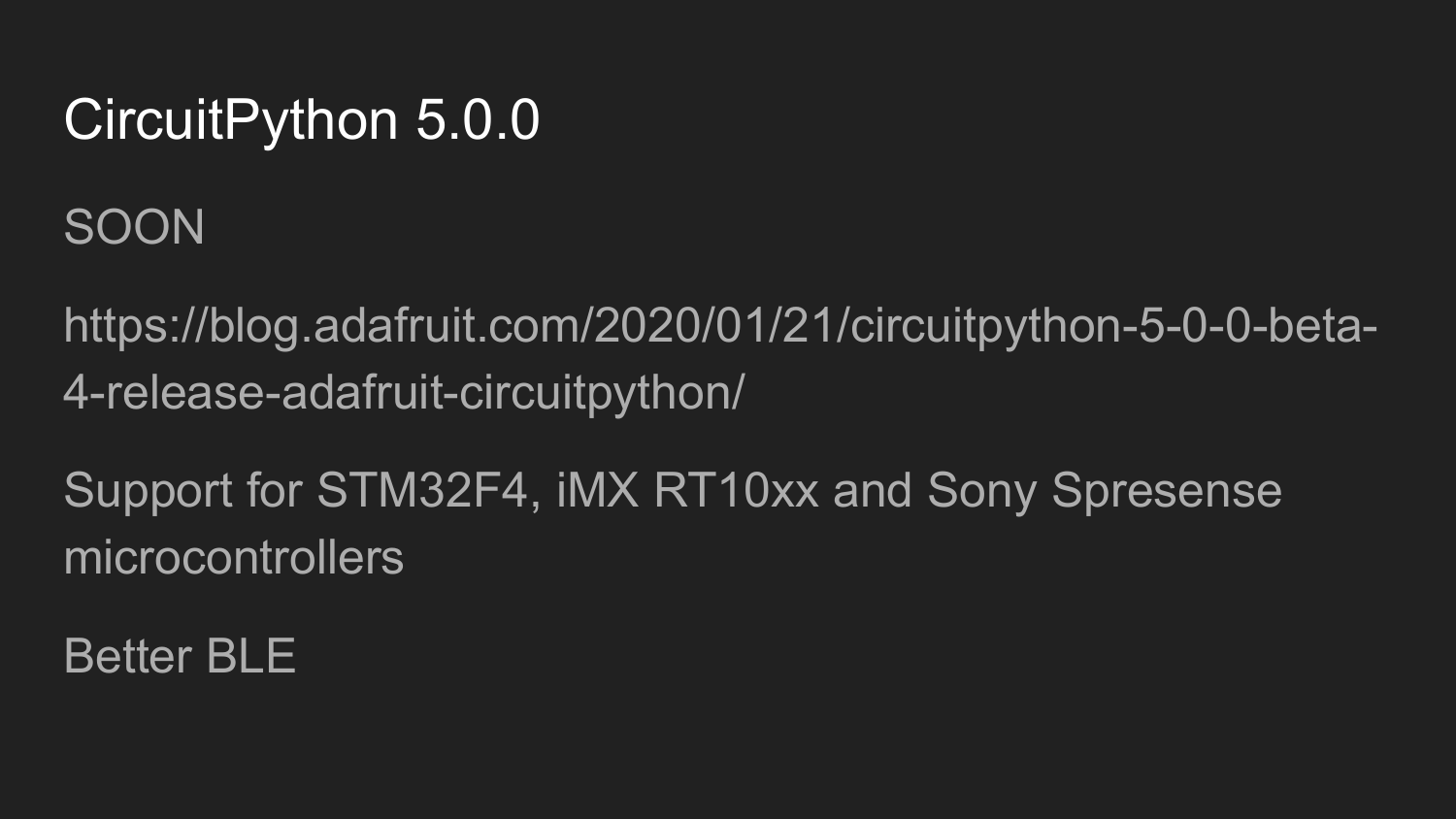#### Adafruit

Maker company from NYC

Women-owned company founded by Limor engineer from mit

open hardware and open source

A company with values: Gender Inclusive, voting day, STEM education, Support for …

<https://www.adafruit.com/>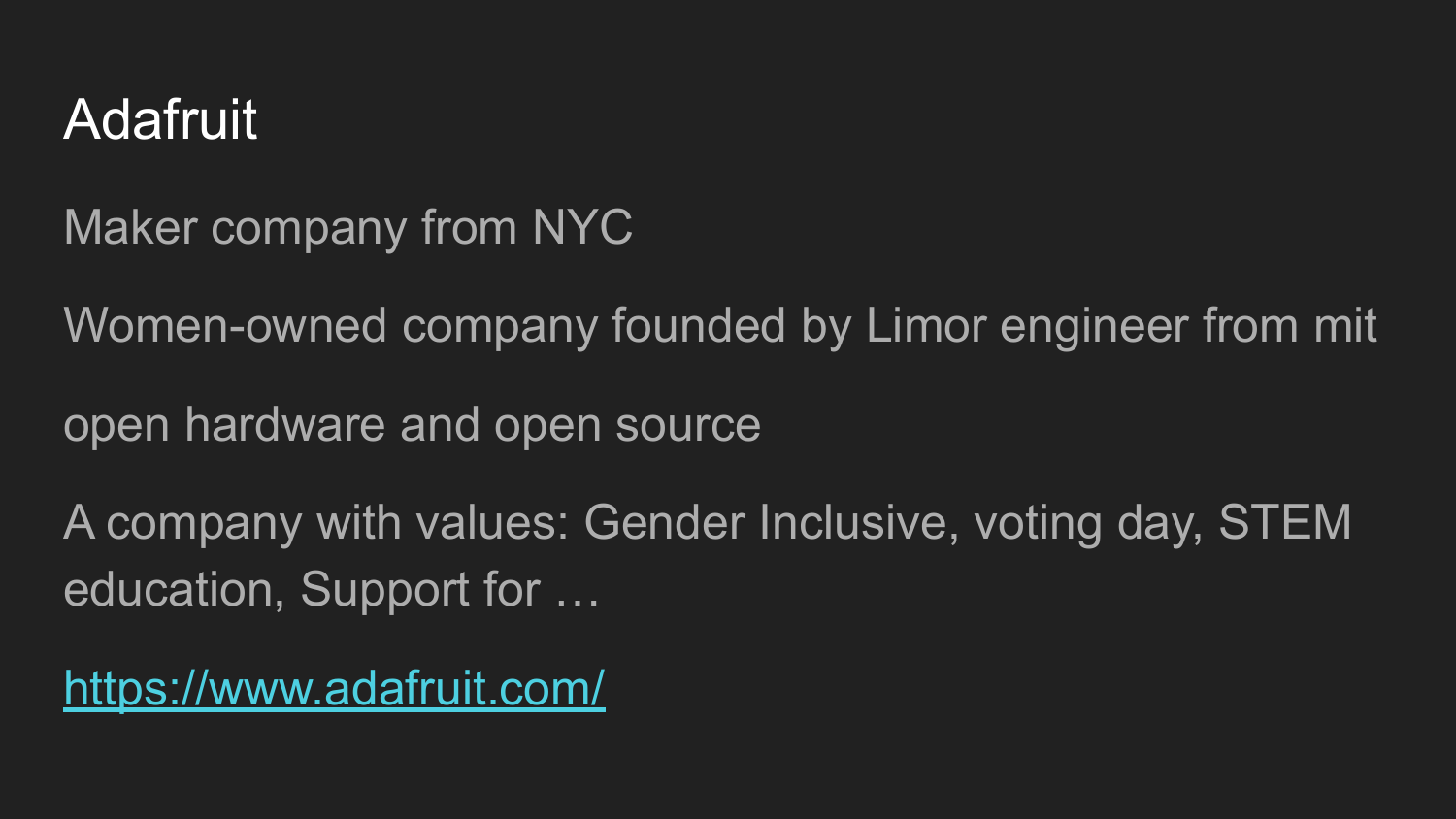

<https://circuitpython.org/>

100+ boards: Adafruit and other

**Learn guide** 

<https://learn.adafruit.com/category/circuitpython>

sensor => library => example => learn guide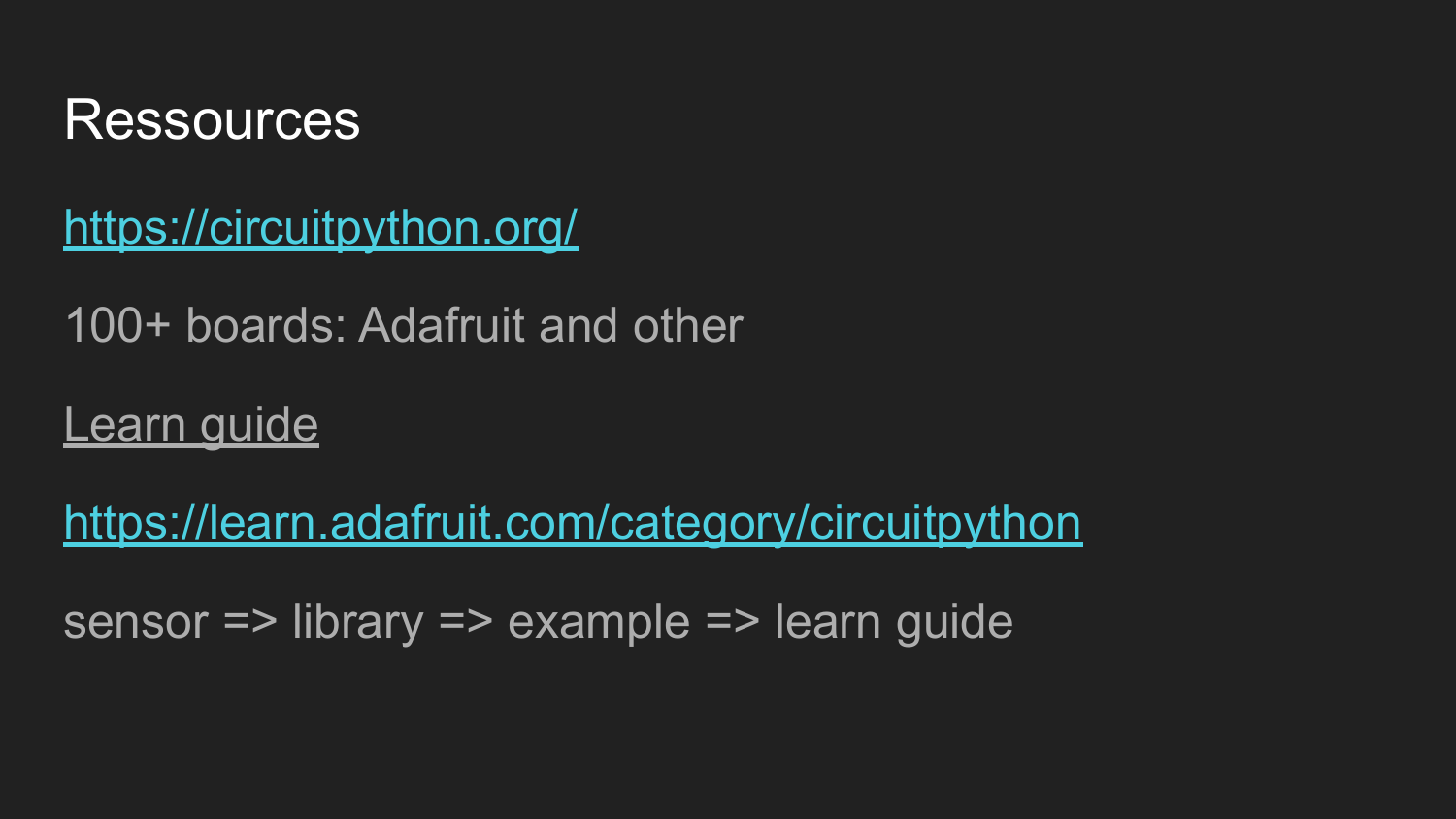#### **Community**

Discord:

<https://adafru.it/discord>

Forum:

<https://forums.adafruit.com/>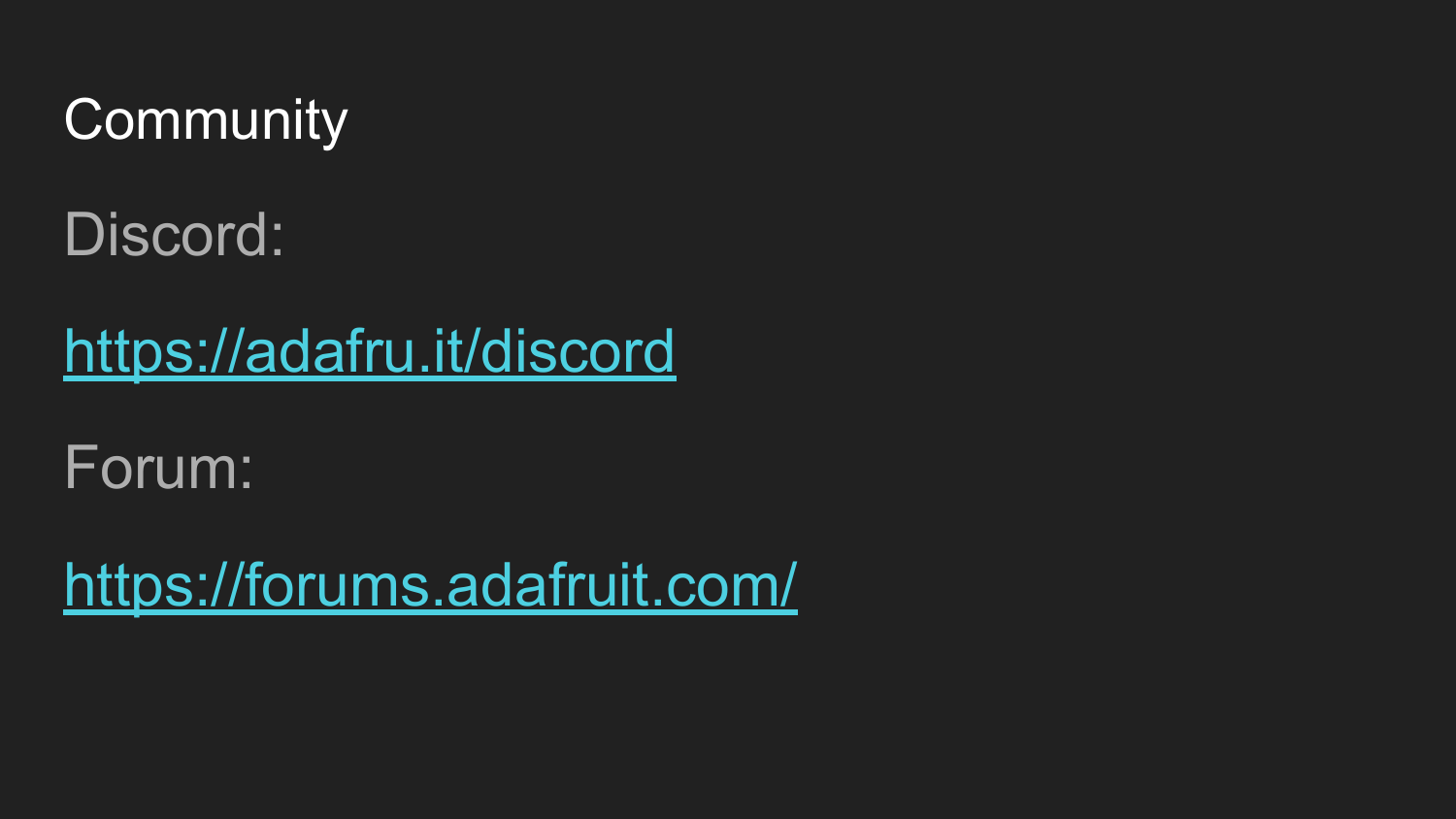CircuitPython library

# 200+ Libraries

- py: Python library
- mpy: Bytecode compiled
- $\bullet$  frozen = build into core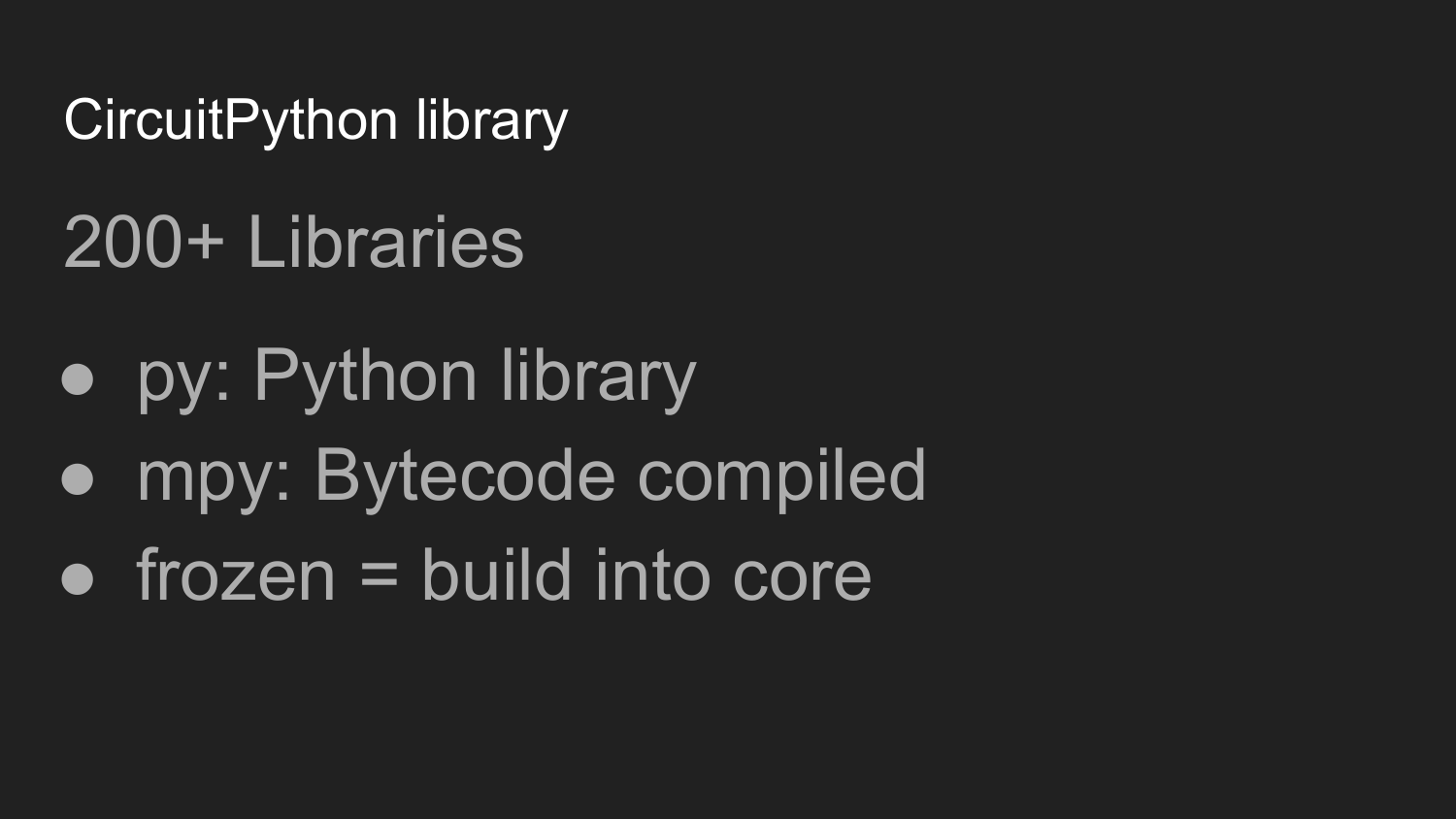#### Blinka

Circuit Python Library for

- Microcontroller <https://learn.adafruit.com/assets/81365>
- Single Board
- Personal Computer: Linux Windows Mac

<https://learn.adafruit.com/assets/81369>

[https://learn.adafruit.com/circuitpython-on-any-computer-with](https://learn.adafruit.com/circuitpython-on-any-computer-with-ft232h)[ft232h](https://learn.adafruit.com/circuitpython-on-any-computer-with-ft232h)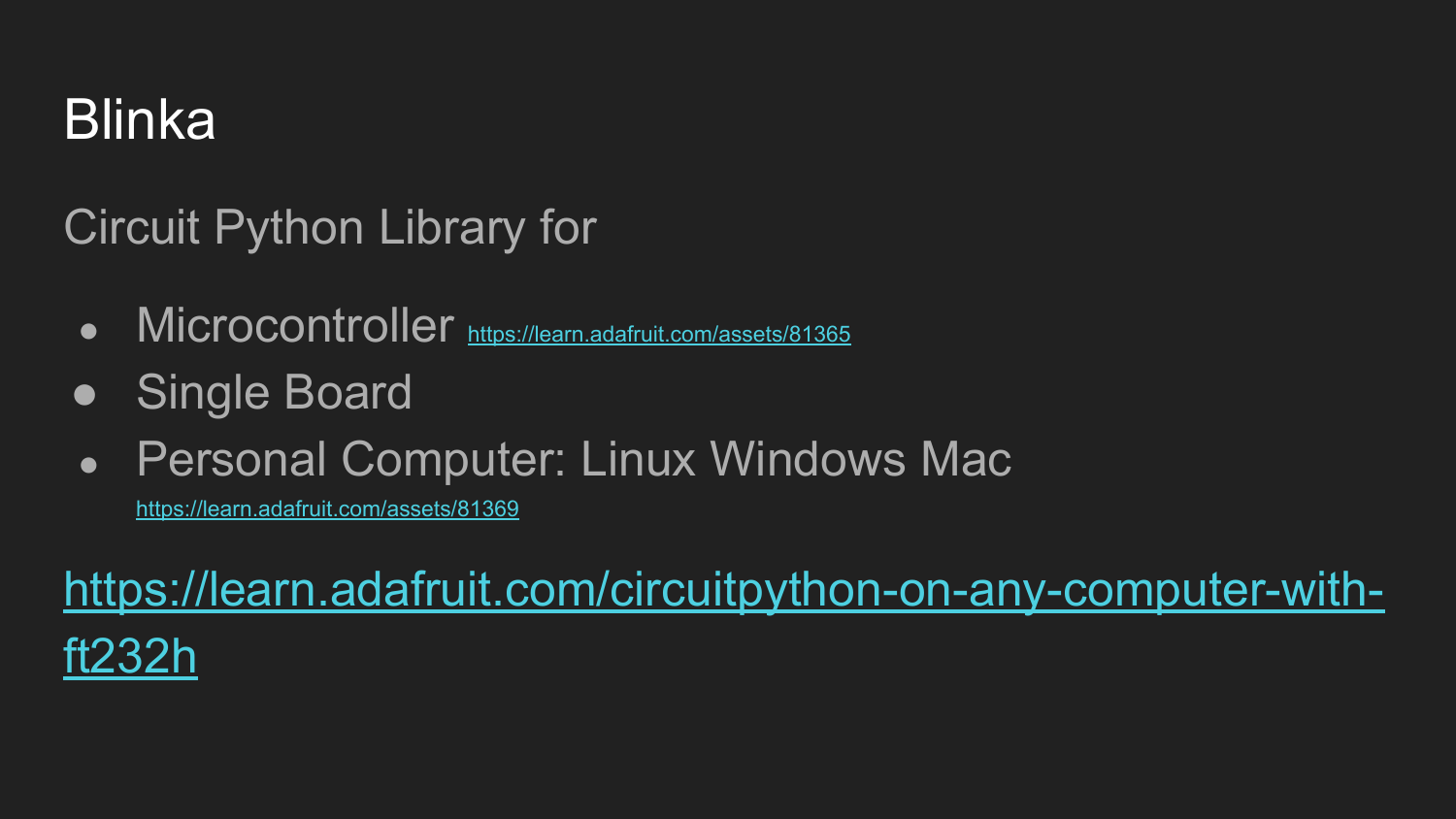#### User Friendly experience

- Appear as a USB storage
- Just edit code.py or main.py
- Add library by copying files
- Serial over USB available for REPL
- Drag and drop new firmware (UF2)

<https://learn.adafruit.com/welcome-to-circuitpython>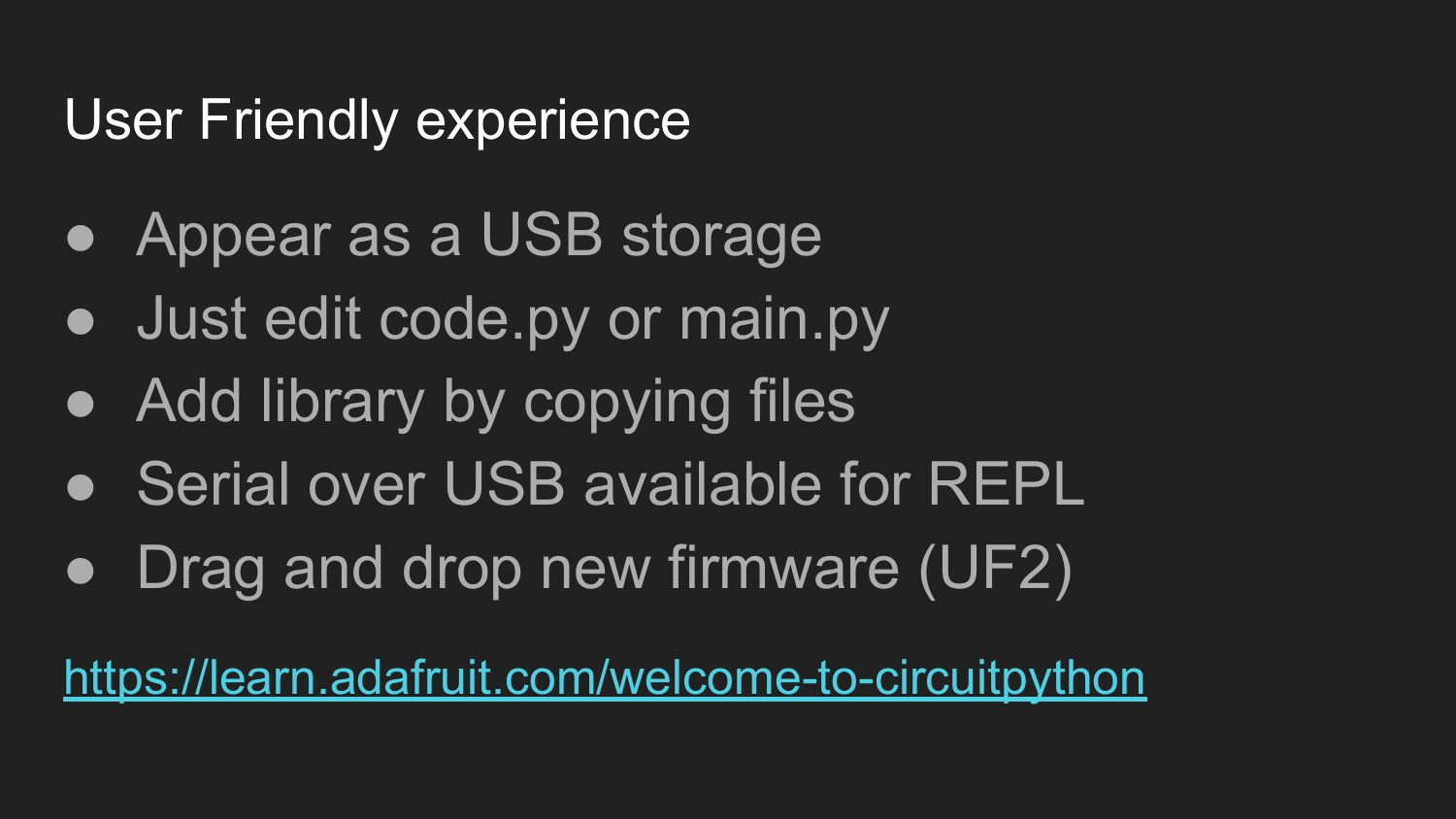#### Hello World Demo

#### REPL

### print("Hello World!")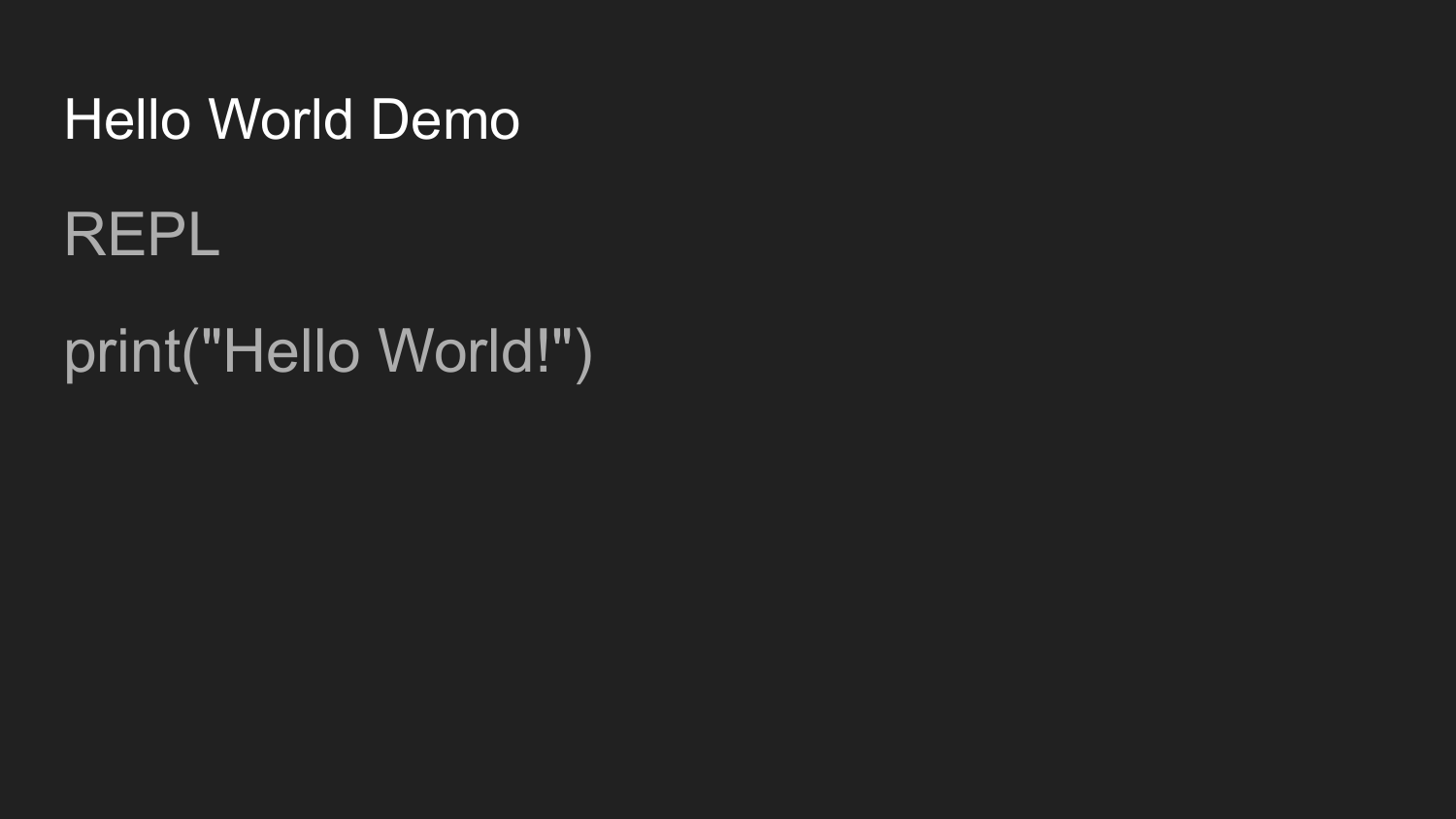#### Mu, the recommended Editor

- Auto-detect CircuitPython board
- Python highlight and checking
- Immediately save the complete file
- Serial support for REPL
- Draw graphic from output

<https://madewith.mu/>

<https://codewith.mu/>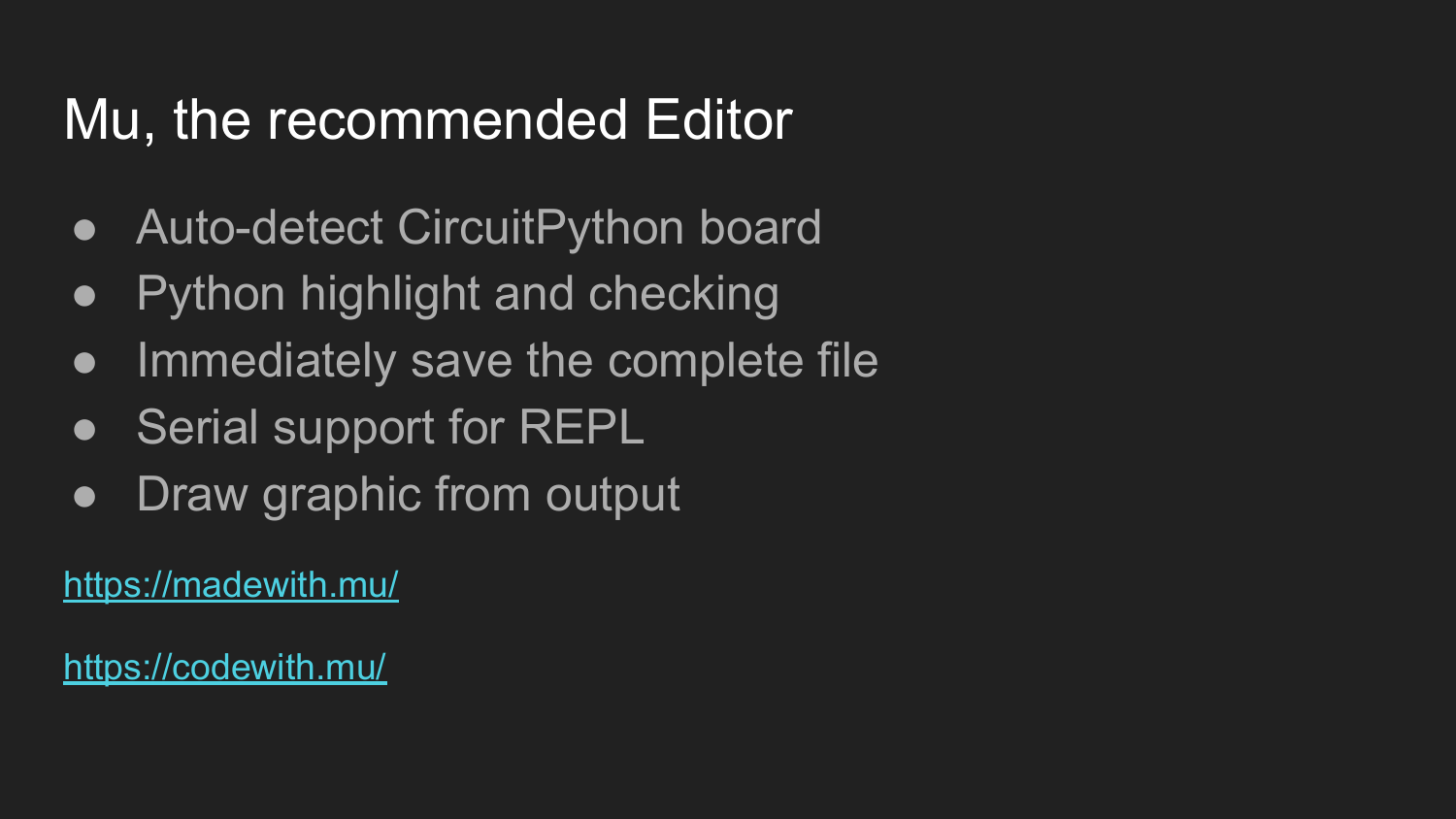

#### The microcontroller Hello World

<https://learn.adafruit.com/welcome-to-circuitpython/creating-and-editing-code>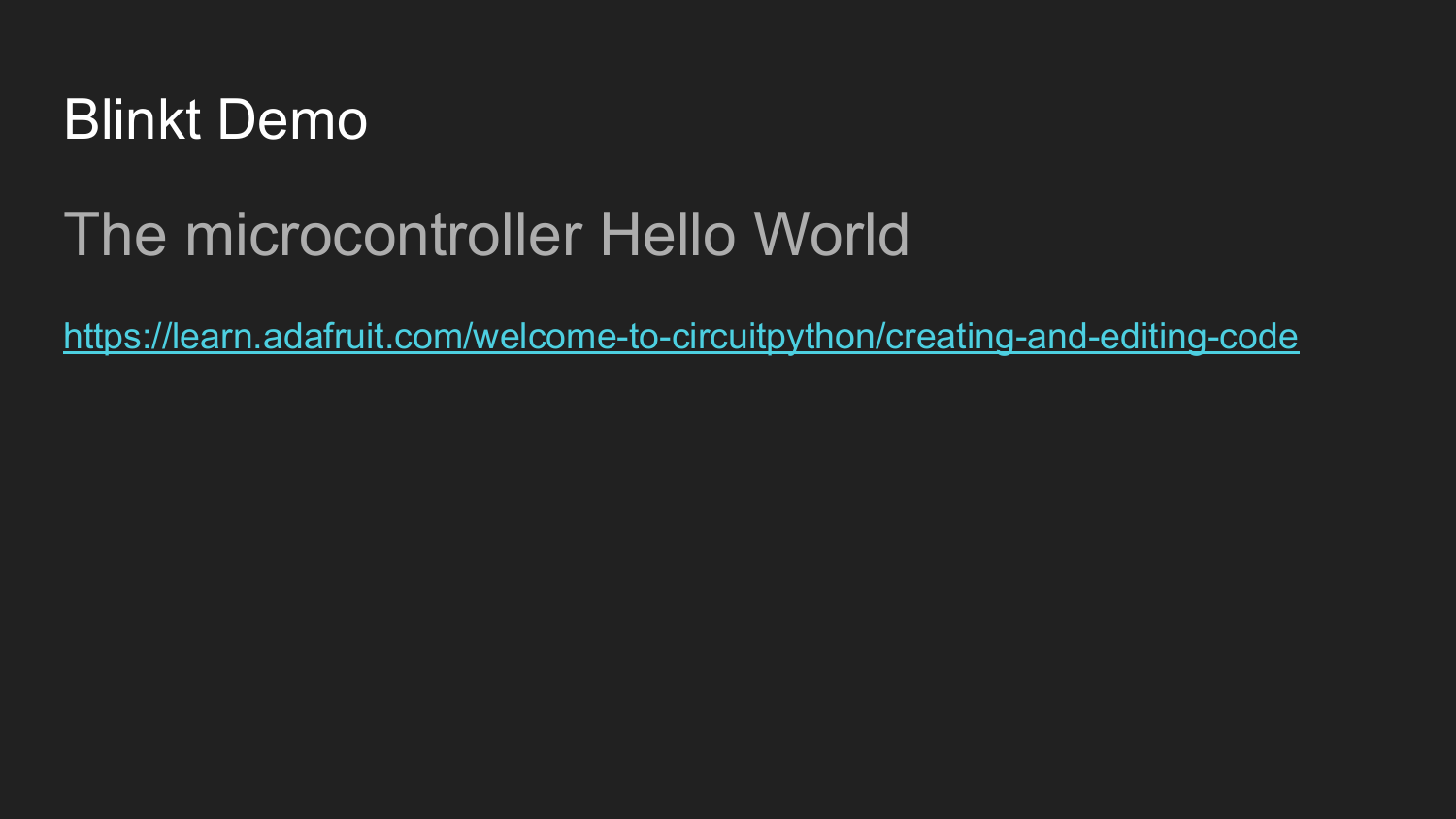IoT

- Adafruit IO
- Airlift
- PyPortal
- BLE with nRF52840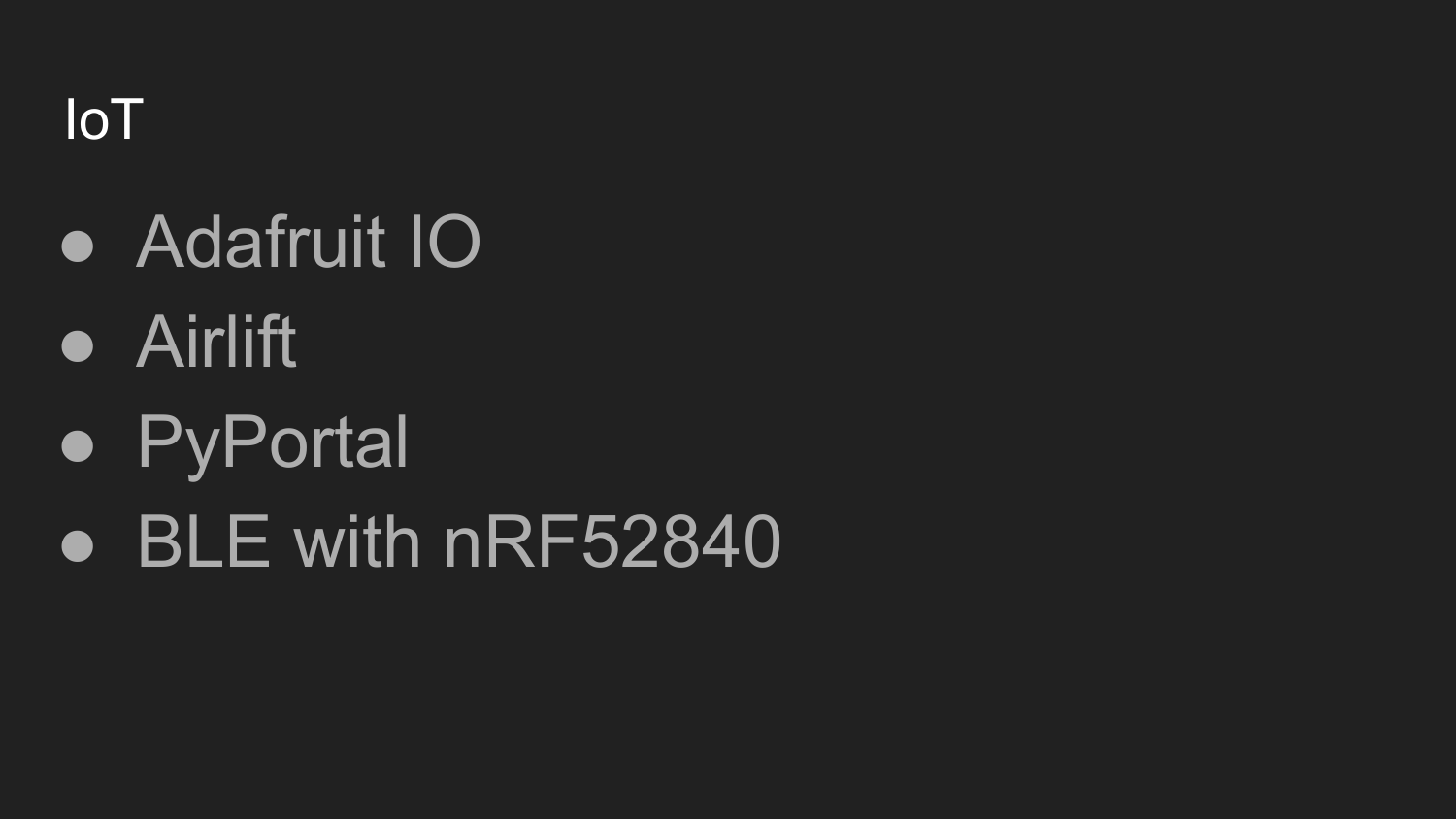#### Adafruit IO

Adafruit IO is a platform designed Adafruit to display, respond, and interact with your project's data.

#### <https://io.adafruit.com/>

We also keep your data private (data feeds are private by default)

and secure (we will never sell or give this data away to another company) for you.

It's the internet of things - for everyone!

<https://learn.adafruit.com/mqtt-in-circuitpython>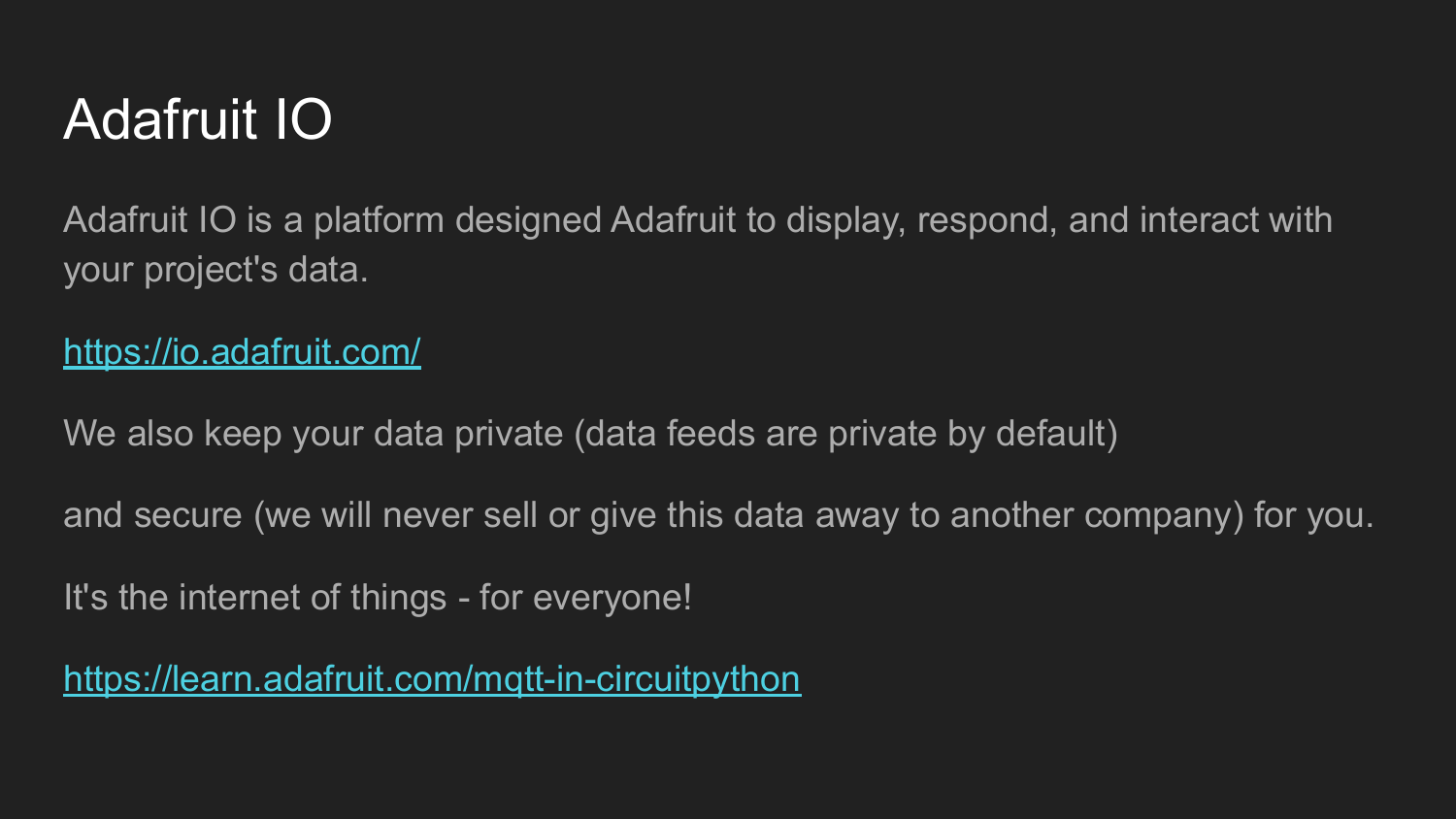#### AirLift

- ESP32 used as a Wifi coprocessor
- Based on Nina Fw
- Use SPI rather than UART
- On board, add-on, DIY
- Require M4, nRF52840 or above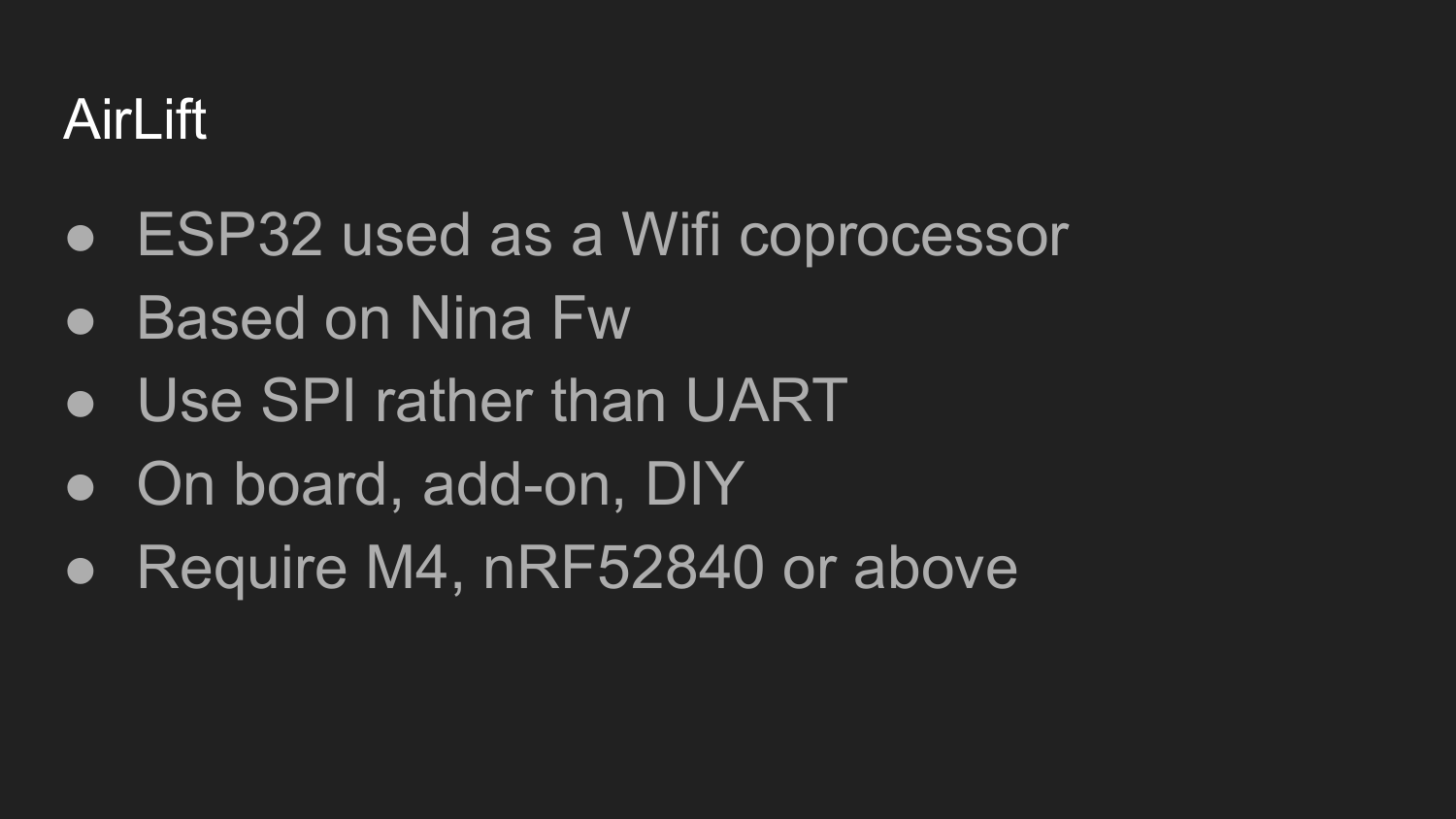#### Demo Cheerlight

CheerLights is an #internetofthings project by @scharler to synchronize lights to the same color at the same time all around the world.

<https://cheerlights.com/>

<https://twitter.com/cheerlights>

- PyGamer + AirLift
- PyPortal text
- PyPortal json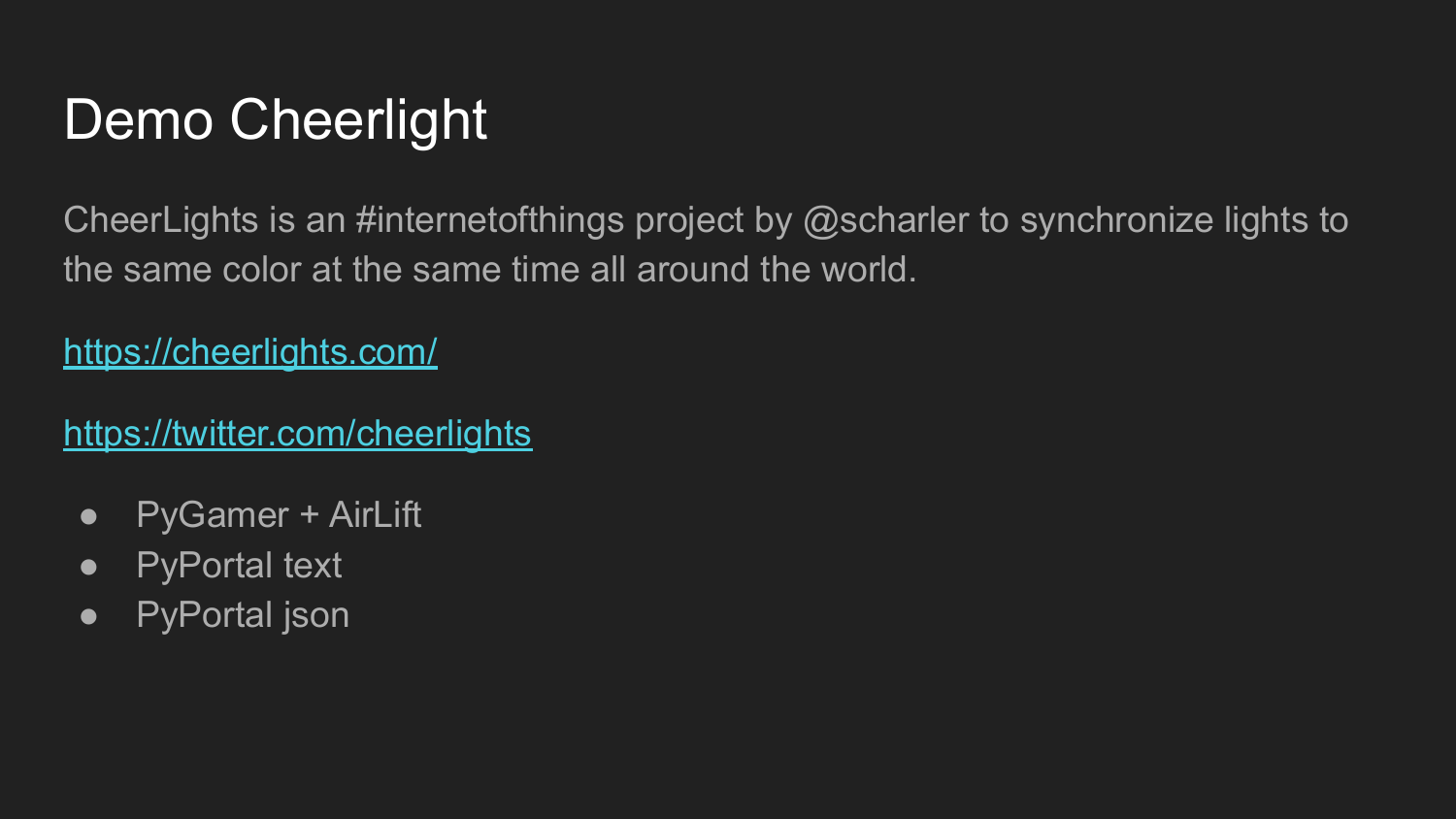#### BLE

- recommendation: nRF54840 board
- GAP: Central or Periferical
- GATT: Server or Client

<https://learn.adafruit.com/assets/86833>

#### <https://learn.adafruit.com/circuitpython-nrf52840>

[https://learn.adafruit.com/ble-hid-keyboard-buttons-with-circuitpython/understandin](https://learn.adafruit.com/ble-hid-keyboard-buttons-with-circuitpython/understanding-ble) [g-ble](https://learn.adafruit.com/ble-hid-keyboard-buttons-with-circuitpython/understanding-ble)

<https://learn.adafruit.com/category/bluefruit-slash-ble>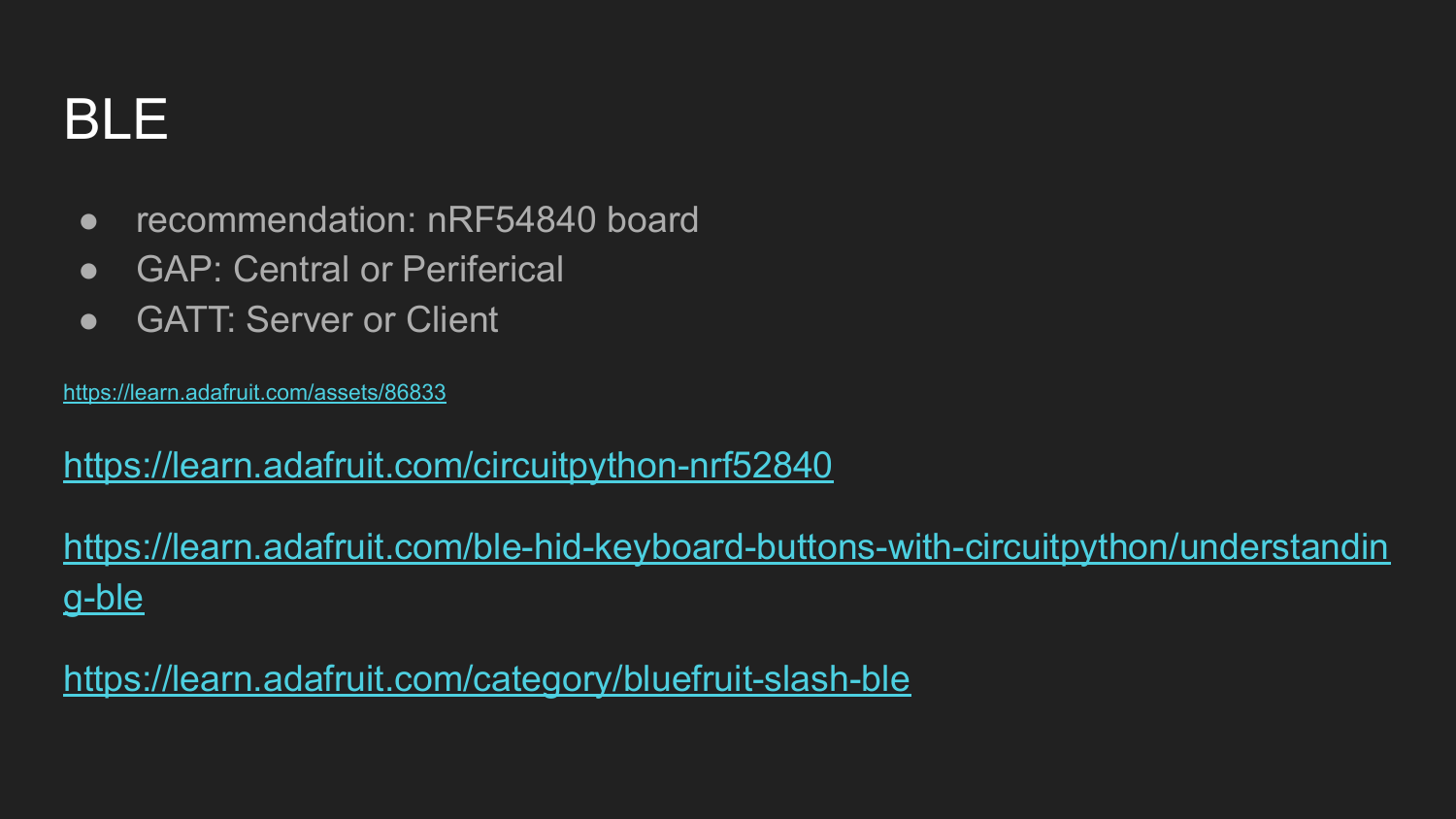

Hide n Seek (beacon)

#### Central/client Color (Adafruit UART protocol)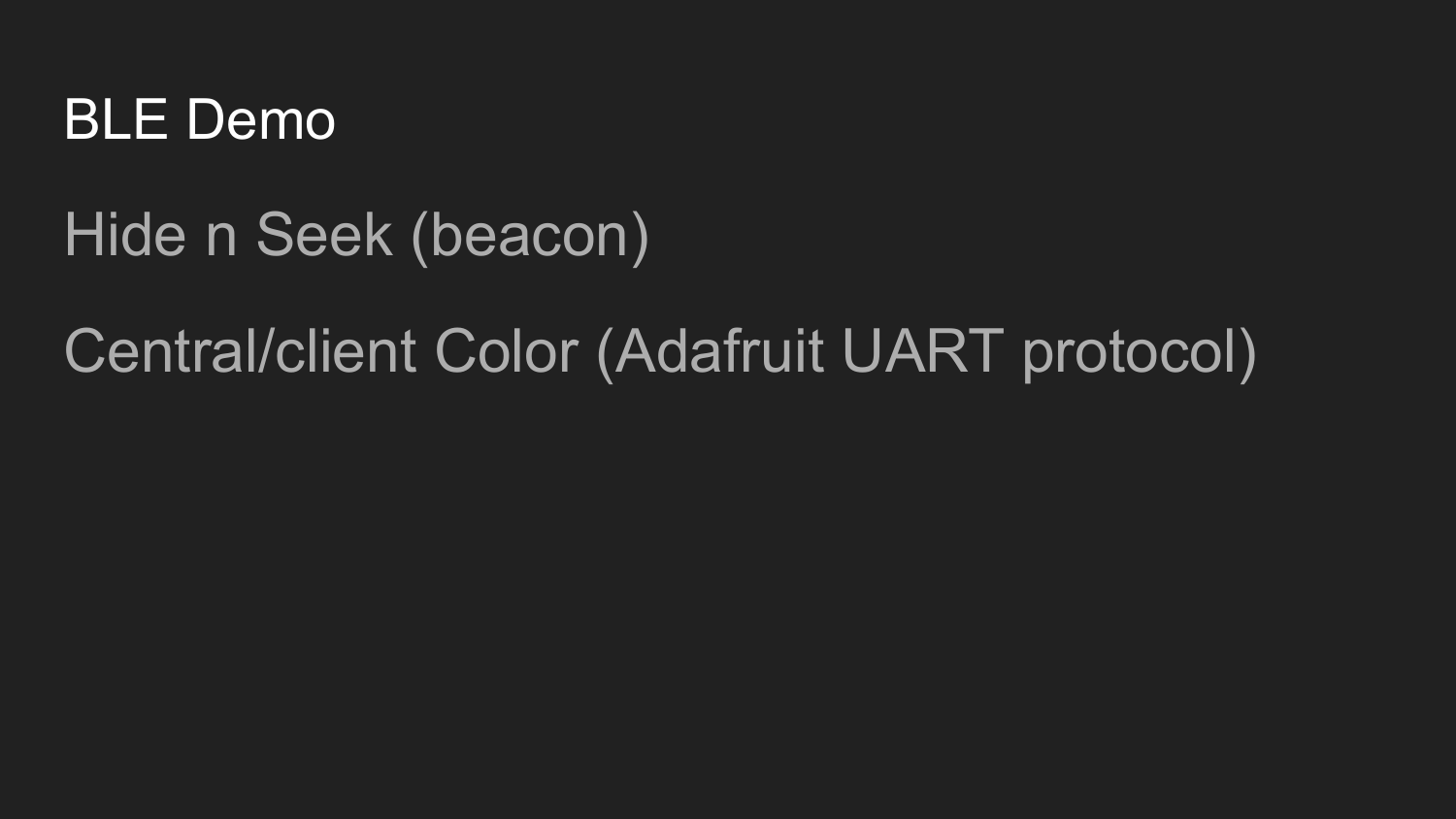#### Adafruit form factor

- Arduino
- Feather
- ItsyBitsy
- Circuit Playground (CPX & CPB)
- Micro-bit (CLUE)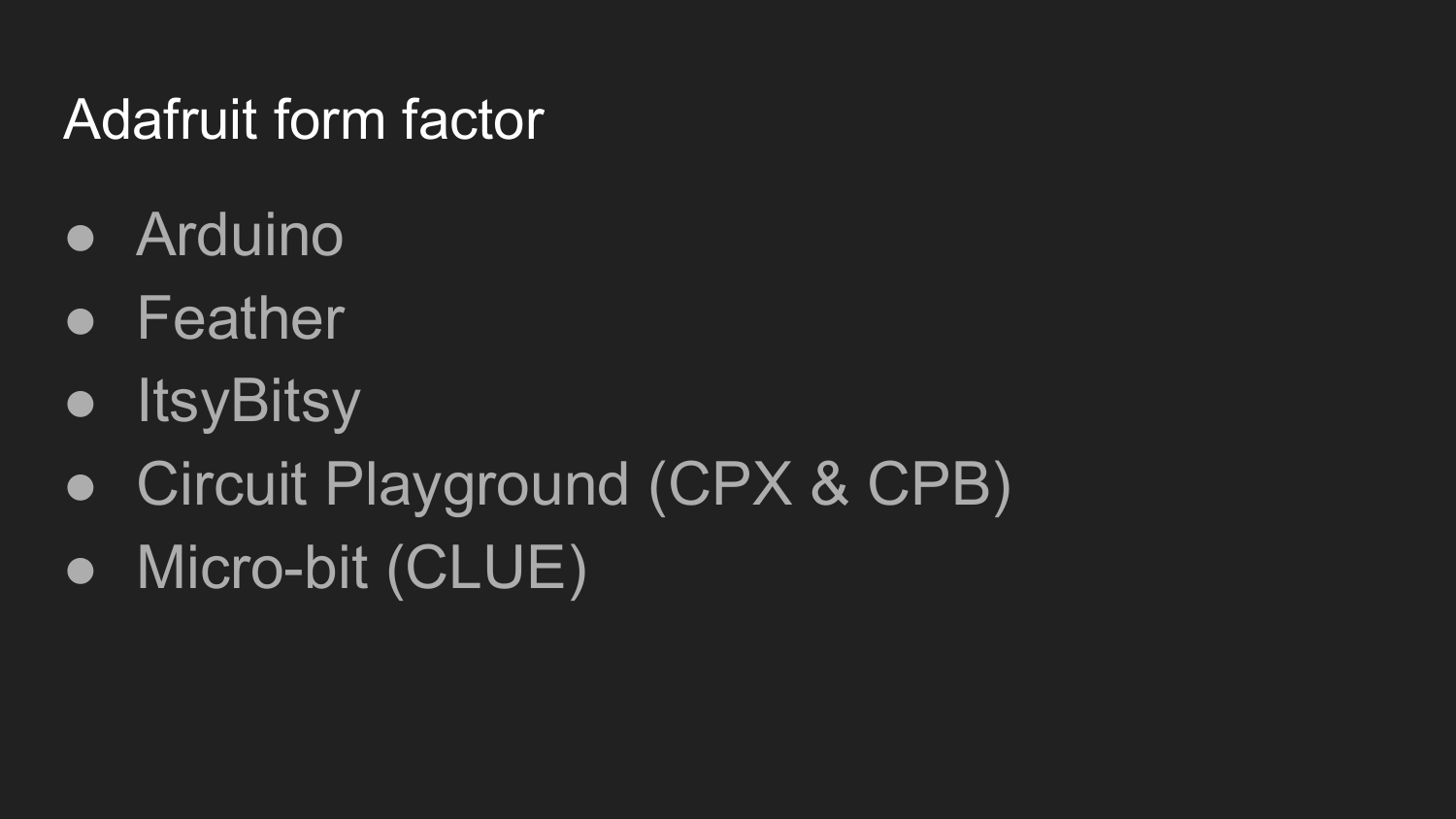### Jargon (1/2)

- Circuit Python: Adafruit fork of Micro Python (see rules)
- Blinka: Software layer to use Circuit Python Library on computer
- Feather: Adafruit form factor for microcontroler board
- Feather Wing: Adafruit addon board that plug on a Feather to add feature
- Circuit Playground: Adafruit round form factor board for education
- DotStar: Adafruit name for individually-addressable RGB color based on APA102/SK98225 LED
- NeoPixel: Adafruit name for individually-addressable RGB color based on the WS2812, WS2811 or SK6812 LED/drivers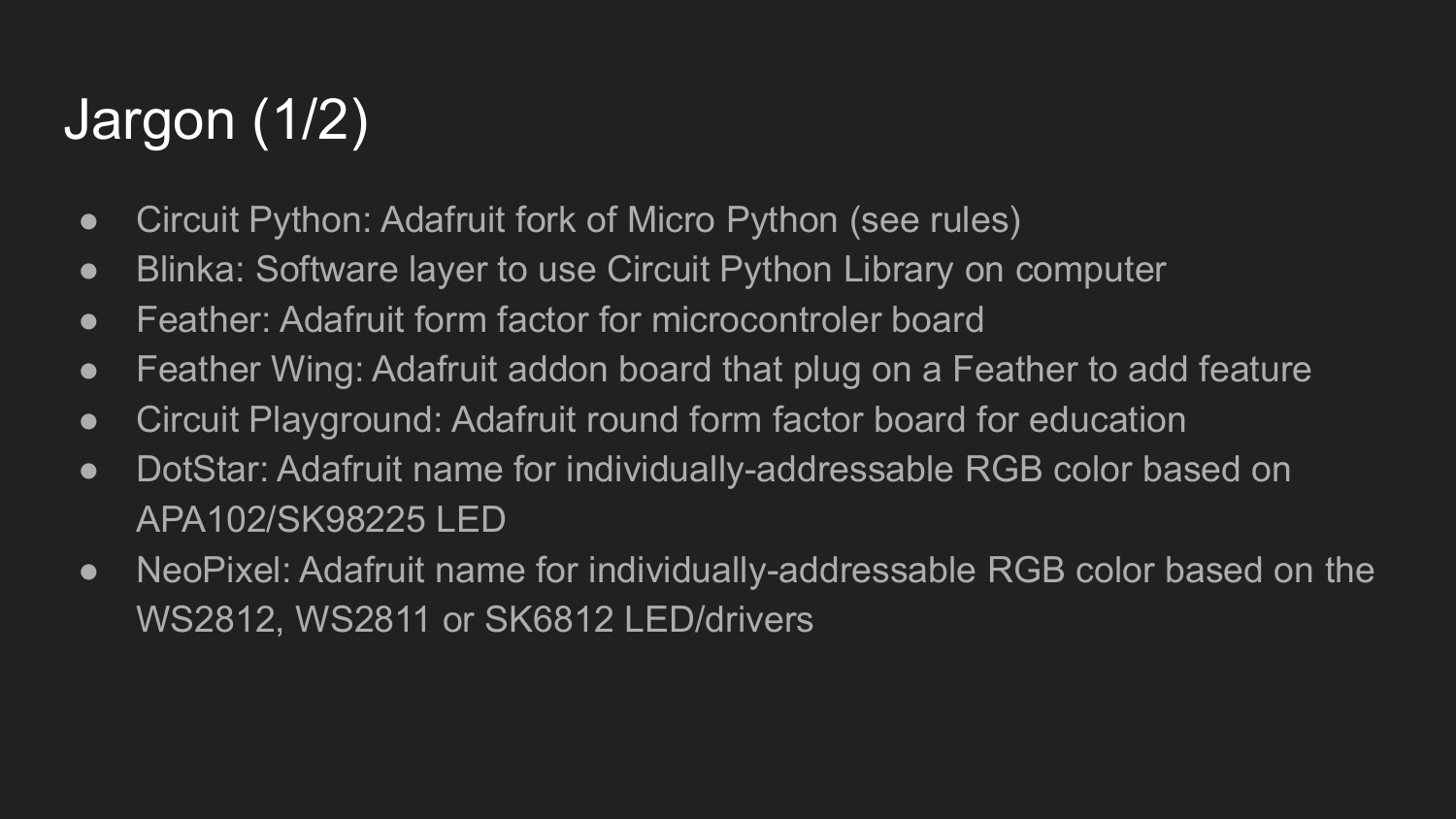### Jargon (2/2)

- Bluefruit (LE): Adafruit name for board that support Bluetooth (and BLE)
- - Airlift: Adafruit name for ESP32 based (Nina FW) Wifi/HTTPS co-processor for microprocessor
- Crickit: Robotics interface board for Circuit Playground, Microbit or Feather
- Stemma: 4 pin JST PH (2.0mm pitch) used for I2C connector
- Stemma QT: smaller 4 pin JST SH (1.0mm pitch) use for I2C connection
- Express: Board typically supporting Circuit Python that have additional storage
- Adafruit IO: Online service for IoT, dashboard, mgtt, ...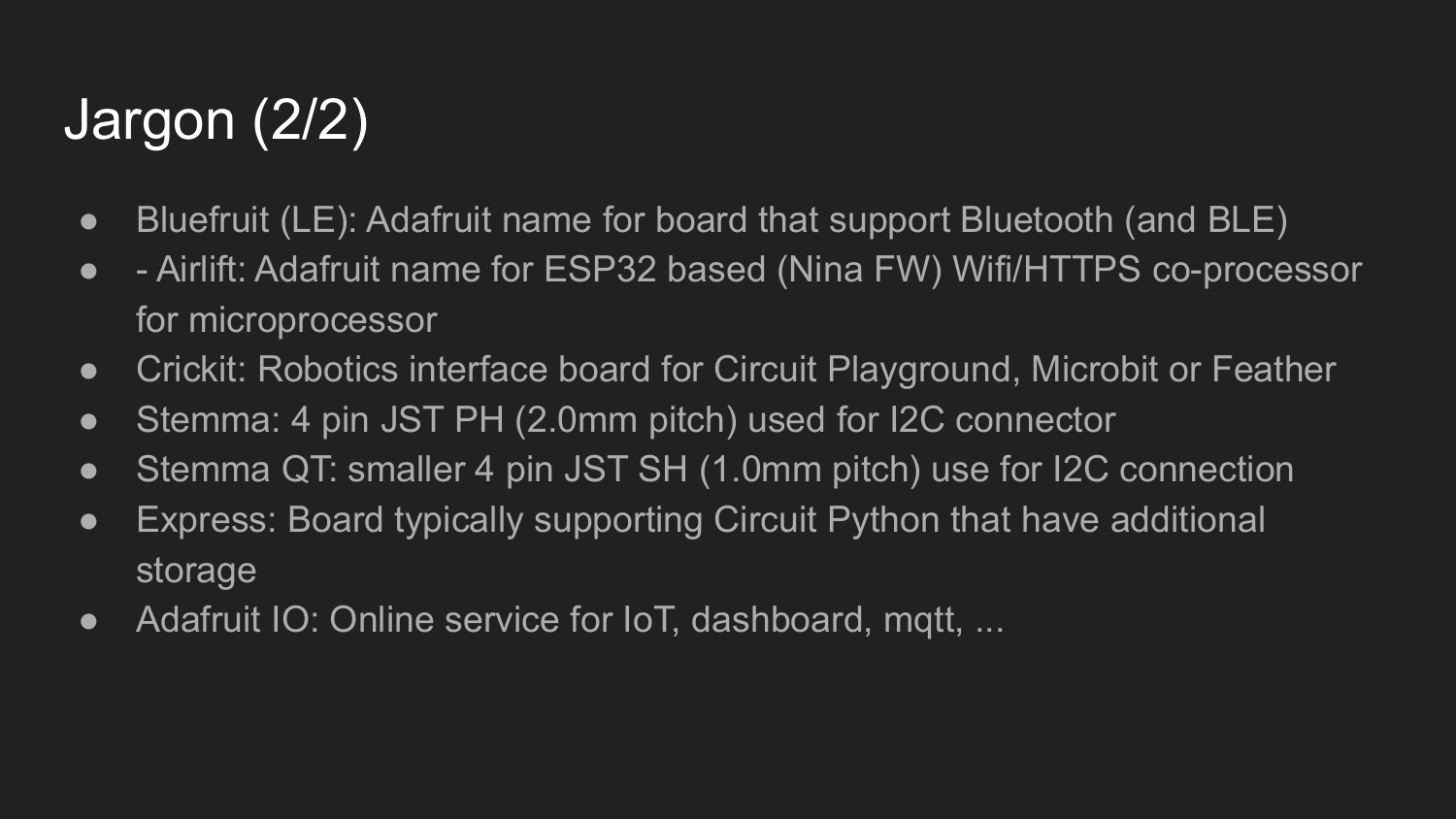#### Peoples

- Limor
- Phil
- Scott
- Dan
- Kattni
- John Park
- ...